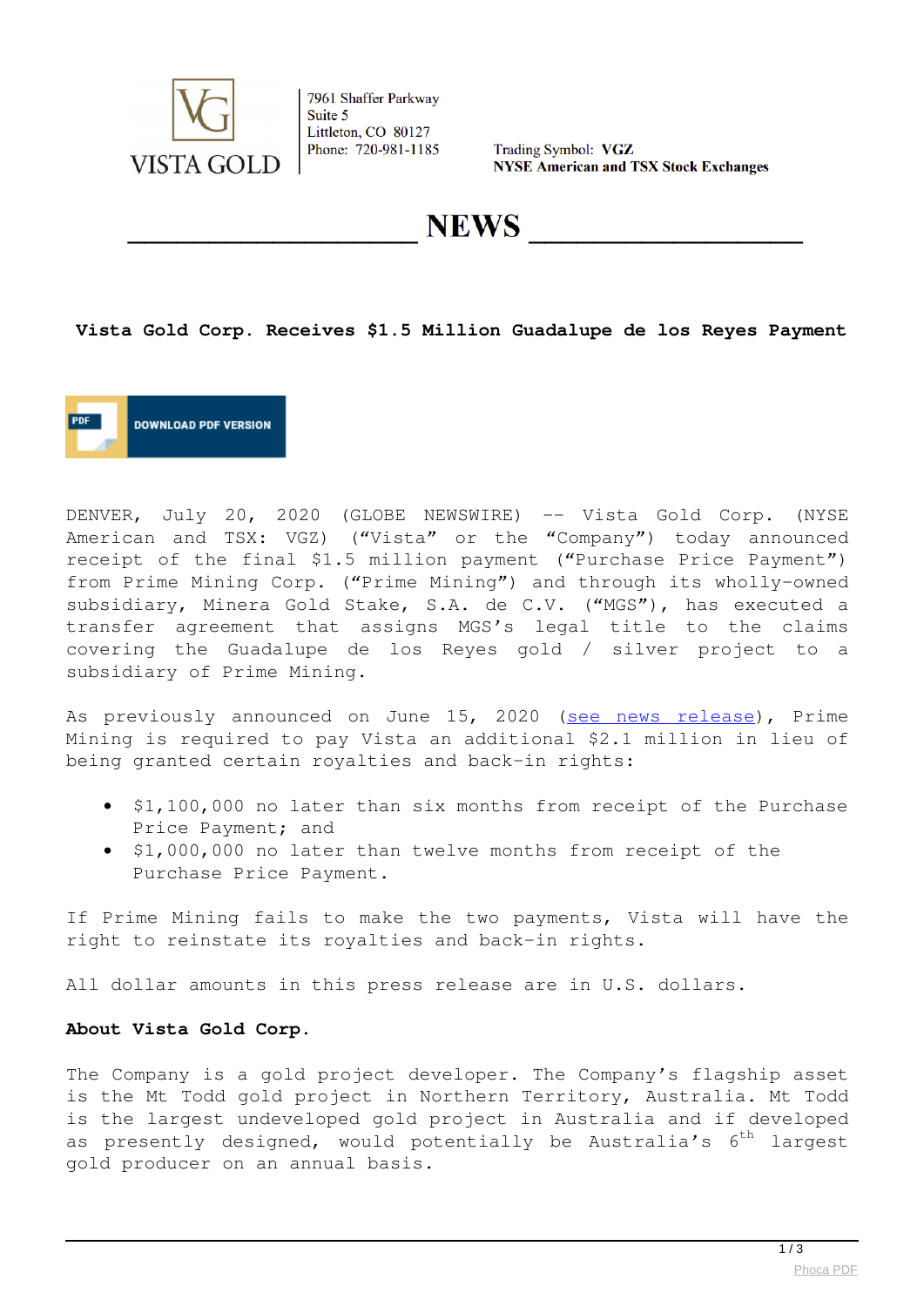

7961 Shaffer Parkway Suite 5 Littleton, CO 80127 Phone: 720-981-1185

Trading Symbol: VGZ **NYSE American and TSX Stock Exchanges** 

**NEWS** 

# **Vista Gold Corp. Receives \$1.5 Million Guadalupe de los Reyes Payment**

For further information about Vista or the Mt Todd Gold Project, please contact Pamela Solly, Vice President of Investor Relations, at (720) 981-1185 or visit the Company's website at [www.vistagold.com](https://www.globenewswire.com/Tracker?data=cCeSbW7U2uEPpr7IfFxwXWNK0NEbbvhJE3U3RJliDPB2yuASbhWQ0sfwTdIj6t4zKVUJb_PZ64iI72QREMF5kw==) to access important information, including the current Technical Report.

### **Forward Looking Statements**

This press release contains forward-looking statements within the meaning of the U.S. Securities Act of 1933, as amended, and U.S. Securities Exchange Act of 1934, as amended, and forward-looking information within the meaning of Canadian securities laws. All statements, other than statements of historical facts, included in this press release that address activities, events or developments that we expect or anticipate will or may occur in the future, including such things as our expectation that we will receive \$1,100,000 no later than six months from the receipt of the Purchase Price Payment and \$1,000,000 no later than twelve months from the receipt of the Purchase Price Payment, our ongoing efforts to seek development of Mt Todd to potentially be Australia's  $6<sup>th</sup>$  largest gold producer are forward-looking statements and forward-looking information. The material factors and assumptions used to develop the forward-looking statements and forward-looking information contained in this press release include the following: our discussions and contractual arrangements with Prime Mining, our reliance that Prime Mining will be able to raise funds to finance its business plans; our approved business plans, exploration and assay results, results of our test work for process area improvements, mineral resource and reserve estimates and results of preliminary economic assessments, prefeasibility studies and feasibility studies on our projects, if any, our experience with regulators, and positive changes to current economic conditions and the price of gold. When used in this press release, the words "optimistic," "potential," "indicate," "expect," "intend," "hopes," "believe," "may," "will," "if," "anticipate," and similar expressions are intended to identify forward-looking statements and forward-looking information. These statements involve